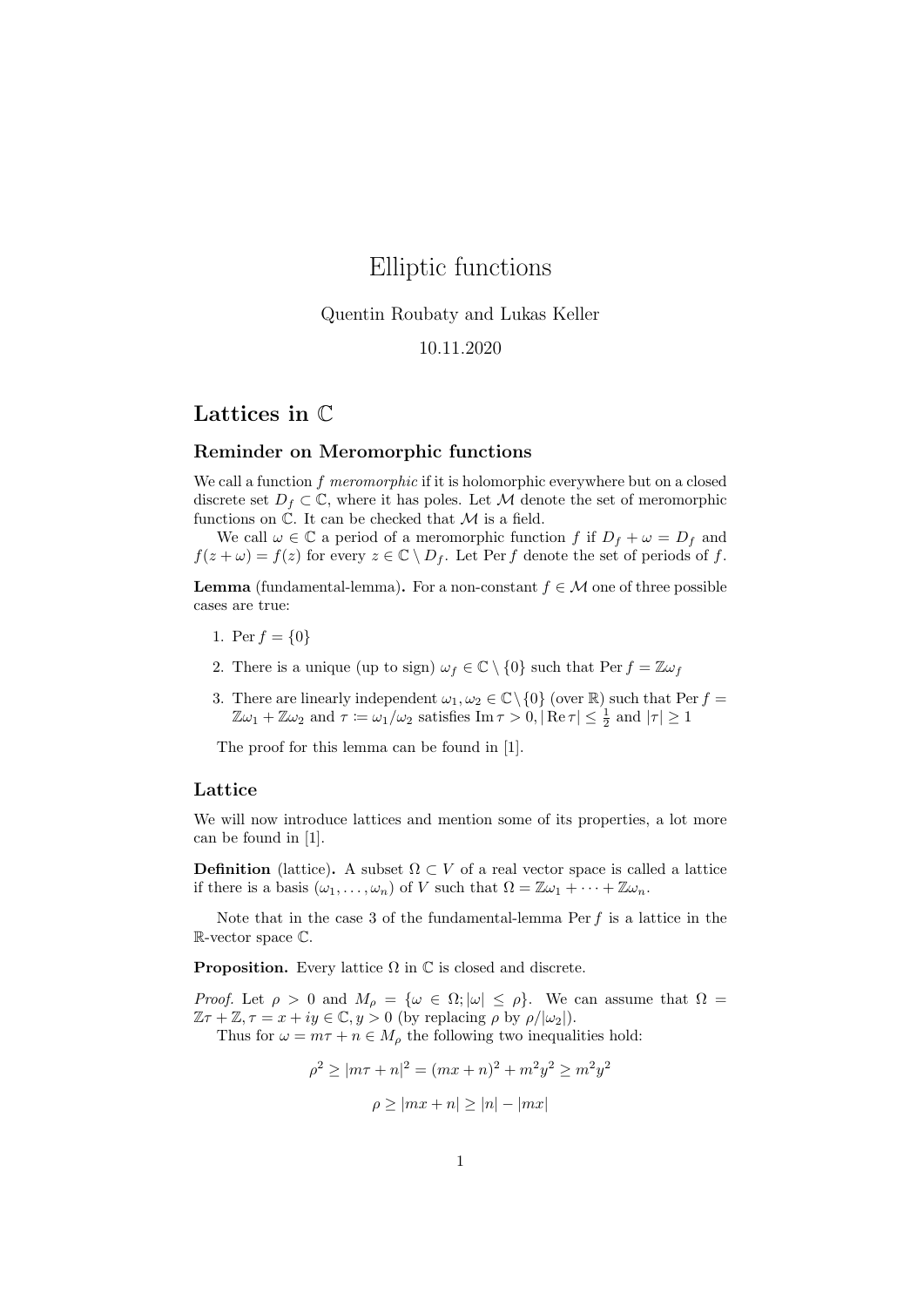Then we can follow  $|m| \leq \rho/y$  and  $|n| \leq \rho(1+|x|/y)$  which shows us that  $M_\rho$ is a finite set.

A sequence in  $\Omega$  that converges in  $\mathbb C$  is contained in some ball with radius  $\rho$ around 0. By finiteness of  $M_{\rho}$  we can then conclude that the limit point must be in  $M_{\rho} \subset \Omega$ . Thus  $\Omega$  is closed.  $\Box$ 

**Definition** (period parallelogram). For a lattice  $\Omega$  in  $\mathbb{C}$  and  $u \in \mathbb{C}$  we call

 $\Diamond(u; \omega_1, \omega_2) \coloneqq \{u + \alpha_1\omega_1 + \alpha_2\omega_2; 0 \leq \alpha_1 < 1, 0 \leq \alpha_2 < 1\}$ 

a period parallelogram regarding  $\omega_1, \omega_2$  with basepoint u. If  $u = 0$  we can simplify the notation to  $\diamond(\omega_1,\omega_2)$ . Also one can just write P for any period parallelogram.

**Proposition** (A). For every  $z \in \mathbb{C}$  there is exactly one  $\omega \in \Omega$  with  $z + \omega \in P$ .

*Proof.* Using the fact that  $\omega_1, \omega_2$  form a basis of  $\mathbb C$  we can pick  $\xi_1, \xi_2 \in \mathbb R$  such that  $z - u = \xi_1 \omega_1 + \xi_2 \omega_2$  and then

$$
z - u + \lfloor \xi_1 \rfloor \omega_1 + \lfloor \xi_2 \rfloor \omega_2 \in \{ \alpha_1 \omega_1 + \alpha_2 \omega_2; 0 \le \alpha_1 < 1, 0 \le \alpha_2 < 1 \}
$$

 $\Box$ 

# Elliptic functions

From now on we will always write  $\Omega = \mathbb{Z}\omega_1 + \mathbb{Z}\omega_2$  for a lattice in  $\mathbb{C}$ .

**Definition** (elliptic function). A meromorphic function f on  $\mathbb C$  is called elliptic (or doubly periodic) regarding  $\Omega$  if  $\Omega \subset \text{Per } f$ , i.e. if

$$
D_f + \omega = D_f \text{ and } f(z + \omega) = f(z)
$$

for every  $\omega \in \Omega$  and  $z \in \mathbb{C} \setminus D_f$ . We denote by  $\mathcal{K}(\Omega)$  the set of elliptic functions regarding  $Ω$ .

The elliptic functions  $\mathcal{K}(\Omega)$  form a subfield of the meromorphic functions on C. The identity is clearly contained, the sum and product of two elliptic functions is again elliptic and also for any elliptic  $f$  also  $\frac{1}{f}$  is again elliptic. (The identity theorem from complex analysis tells us that  $\frac{1}{f}$  is again meromorphic as the zero set of  $0 \neq f$  is closed and discrete.)

#### Liouville's theorems

We will now mention the four theorems of Liouville.

**Theorem** (A). If  $f \in \mathcal{K}(\Omega)$  is holomorphic then it is constant.

*Proof.* Let P be a periodic parallelogram. By compactness of  $\overline{P}$ , there is a  $C > 0$  with  $\forall z \in P : |f(z)| \leq C$ . This bound can be extended to all of C by using proposition A: there is a  $\omega_z \in \Omega$  such that  $z + w \in P$  and thus  $|f(z)| = |f(z + \omega)| \leq C.$ 

Then the result follows from another one of Liouville's theroems from complex analysis (every bounded holomorphic function must be constant).  $\Box$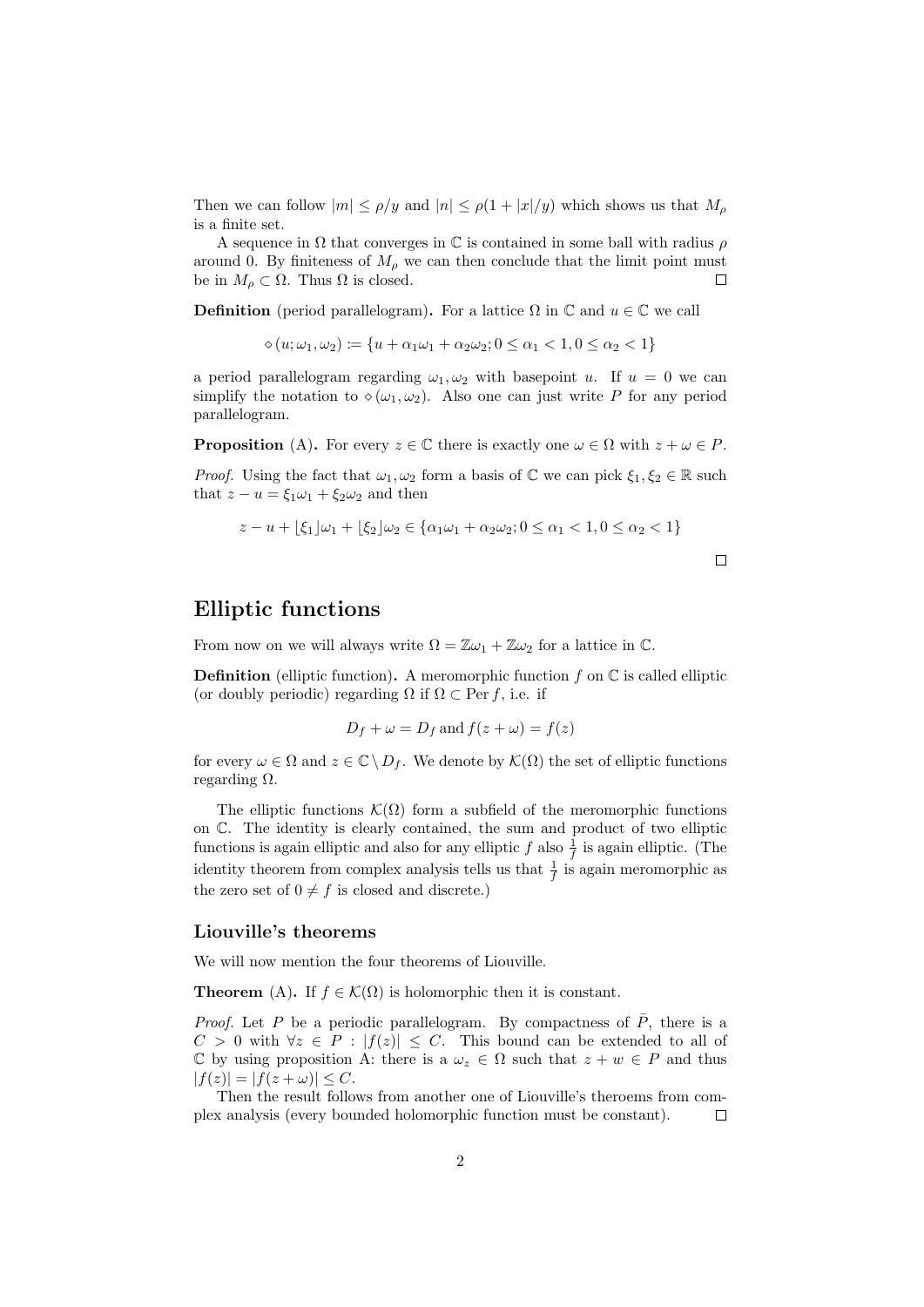For the next two theorems let us first recall the residue and the order: res<sub>c</sub>  $f := a_{-1}$ , ord<sub>c</sub>  $f := m$  where  $a_{-1}$  and m come from the laurent expansion of  $f$ :

$$
f(z) = \sum_{n \ge m} a_n (z - c)^n, \quad a_m \ne 0, \quad m \in \mathbb{Z}
$$

From here it can be shown that  $\forall \omega \in \Omega : \text{ord}_{c+\omega} f = \text{ord}_c f$  and  $\text{res}_{c+\omega} f = \text{res}_c f$ (Thus if c is a pole, so is  $c + \omega$ ) using

$$
f(z) = f(z - \omega) = \sum_{n \ge m} a_n (z - [c + \omega])^n
$$

**Theorem** (B). Let P be a periodic parallelogram and  $f \in \mathcal{K}(\Omega)$ , then it holds

$$
\sum_{c \in P} \operatorname{res}_c f = 0
$$

*Proof.* As f has only finitely many poles in P ( $D_f$  closed discrete and  $\bar{P}$  compact), the sum is finite (almost all res<sub>c</sub> = 0). Using res<sub>c+ $\omega$ </sub>  $f = \text{res}_c f$  we see that the above sum is also independent of the choice of  $P$ . We can thus choose  $u$  such that there are no singularities on  $\partial P$ . Now one can use the residue theorem to show that the above sum must equal zero:

$$
\pm 2\pi i \sum_{c \in P} \text{res}_c f = \int_u^{u+\omega_1} f(z)dz + \int_{u+\omega_1}^{u+\omega_1+\omega_2} f(z)dz + \int_{u+\omega_1+\omega_2}^{u+\omega_2} f(z)dz + \int_{u+\omega_2}^u f(z)dz
$$

$$
= \int_u^{u+\omega_1} (f(z) - f(z + \omega_2)) dz + \int_{u+\omega_2}^u (f(z) - f(z + \omega_1)) dz = 0
$$

**Theorem** (C). Let P be a periodic parallelogram and  $f \in \mathcal{K}(\Omega)$  not constant, then we have  $\forall w \in \mathbb{C}$ :

$$
\sum_{c \in P} \text{ord}_c(f - w) = 0
$$

And  $f$  assumes every value in  $\mathbb C$ 

*Proof.* Define  $g(z) := \frac{f'(z)}{f(z)-z}$  $\frac{f(z)}{f(z)-w}$ . This function is again elliptic regarding  $\Omega$ . (This follows from the fact that the derivative of a periodic function is again periodic and because  $\mathcal{K}(\Omega)$  is a field). Now using that  $res_c g = ord_c(f - w)$  (see lemma below) we can apply Thm. B to  $g$  to get the first result.

Because f is non-constant Thm. A implies that  $f-w$  has poles, then because of  $\text{ord}_{c+\omega}(f-w) = \text{ord}_{c}(f-w)$ , there also must exist a pole in P. Thus  $f-w$ must also have a root in  $P$  (because the above sum is zero). As  $w$  was arbitrary,  $f$  assumes every value in  $\mathbb C$ 

 $\Box$ 

Note that this proof also implies that (counting with multiplicities):

$$
0 < \text{number of poles of } f \text{ in } P = \text{number of poles of } f - w \text{ in } P
$$
\n
$$
= \text{number of roots of } f - w \text{ in } P
$$
\n
$$
= \text{number of roots of } f \text{ in } P \text{ , (pick } w = 0)
$$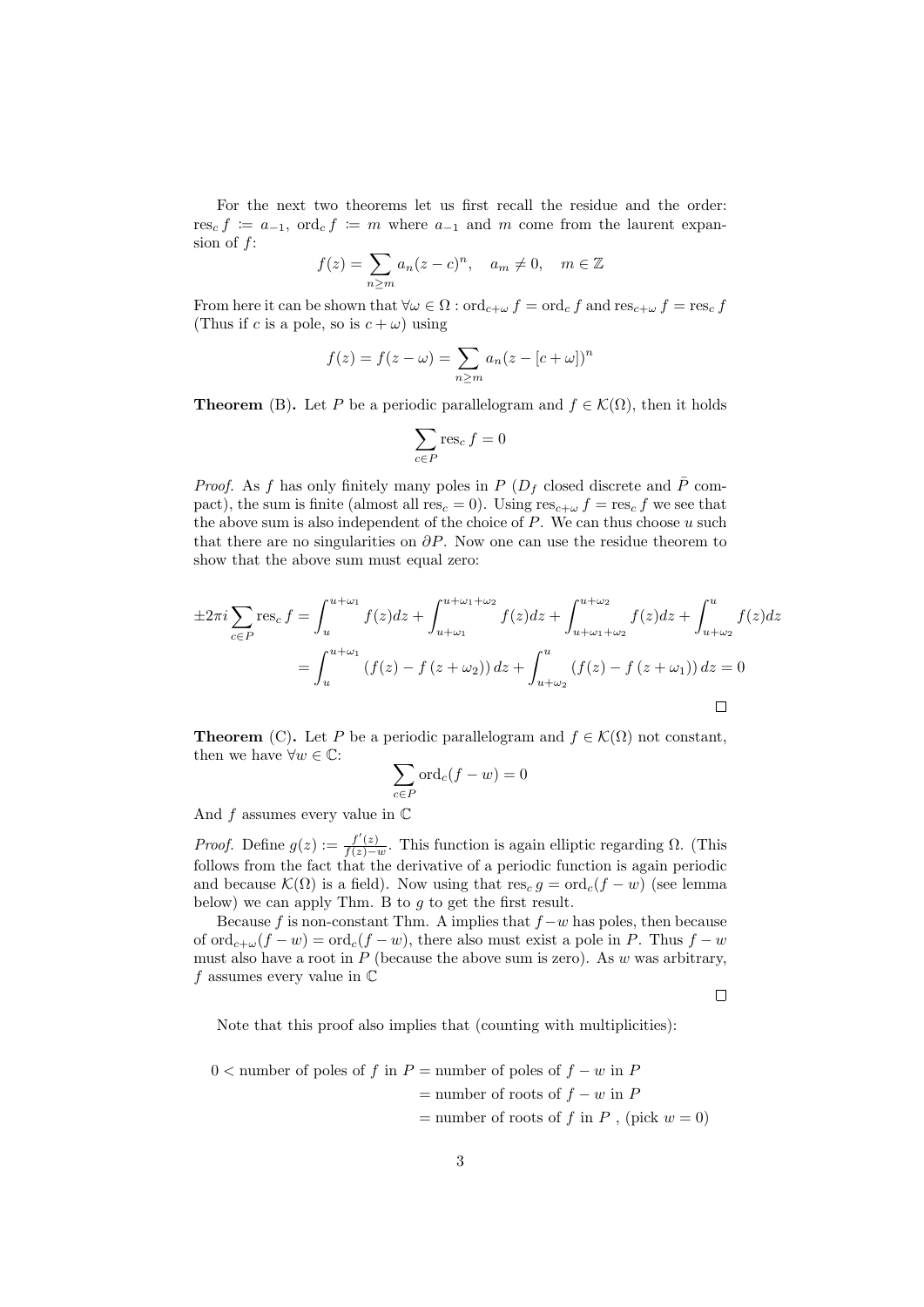**Lemma.** For g as above we have  $res_c g = ord_c(f - w)$ 

*Proof.* As above,  $f - w$  has finitely many zeros  $z_1, \ldots, z_r$  (with multiplicity  $\alpha_1, \ldots, \alpha_r$ ) and poles  $\omega_1, \ldots, \omega_s$  (with multiplicity  $\beta_1, \ldots, \beta_s$ ) in P.

For every  $z_i$  there is a holomorphic function  $\hat{f}$  with no roots such that  $f(z) - w = (z - z_i)^{\alpha_i} \hat{f}(z)$  on some neighbourhood. Then:

$$
f'(z) = \alpha_i (z - z_i)^{\alpha_i - 1} \hat{f} + (z - z_i)^{\alpha_i} \hat{f}'(z)
$$

$$
g(z) = \frac{\alpha_i (z - z_i)^{\alpha_i - 1} \hat{f} + (z - z_i)^{\alpha_i} \hat{f}'(z)}{(z - z_i)^{\alpha_i} \hat{f}(z)} = \frac{\alpha_i}{z - z_i} + \frac{\hat{f}'(z)}{\hat{f}(z)}
$$

Thus  $res_{z_i}(g) = \alpha_i = ord_{z_i}(f - w)$ 

Similarly for every  $\omega_i$  there is a holomorphic function  $\hat{f}$  with no roots such that  $f(z) - w = \frac{1}{(z-\omega_i)^{\beta_i}} \hat{f}(z)$  on some neighbourhood. Then:

$$
f'(z) = \frac{-\beta_i}{(z - \omega_i)^{\beta_i + 1}} \hat{f} + \frac{1}{(z - \omega_i)^{\beta_i} \hat{f}'(z)}
$$

$$
g(z) = \frac{-\beta_i}{z - \omega_i} + \frac{\hat{f}'(z)}{\hat{f}(z)}
$$

Thus  $res_{\omega_i}(g) = -\beta_i = \text{ord}_{\omega_i}(f - w).$ All the other points in  $c \in P$  have  $res_c(g) = 0 = ord_c(f - w)$ 

 $\Box$ 

 $\sum_{c \in P} (\text{ord}_c f) \cdot c \in \Omega$ **Theorem** (D). Let P be a periodic parallelogram and  $0 \neq f \in \mathcal{K}(\Omega)$ , then

*Proof.* Let  $c \in P$  and  $m = \text{ord}_c f$ , as before we can write  $f(z) = (z - c)^m \hat{f}(z)$ for holomorphic  $\hat{f}$  with no roots in a neighbourhood of z.

$$
\frac{f'}{f} = \frac{m(z-c)^{m-1}\hat{f} + (z-c)^m\hat{f}'(z)}{(z-c)^m\hat{f}(z)} = \frac{m}{z-c} + \frac{\hat{f}'(z)}{\hat{f}(z)}
$$

Thus ord<sub>c</sub>  $f = \text{res}_c \frac{f'}{f}$ 

Then using the residue formula for simple poles we have:

$$
res_c\left(\frac{f'}{f}z\right) = res_c\left(\frac{mz}{z-c}\right) = \lim_{z \to c}(z-c)\frac{mz}{z-c} = mc
$$

Thus combining both results gives us

$$
c \cdot \operatorname{ord}_c f = c \cdot \operatorname{res}_c \frac{f'}{f} = cm = \operatorname{res}_c \left(\frac{f'}{f} z\right)
$$

Now we can apply the residue theorem like we did in Thm. B: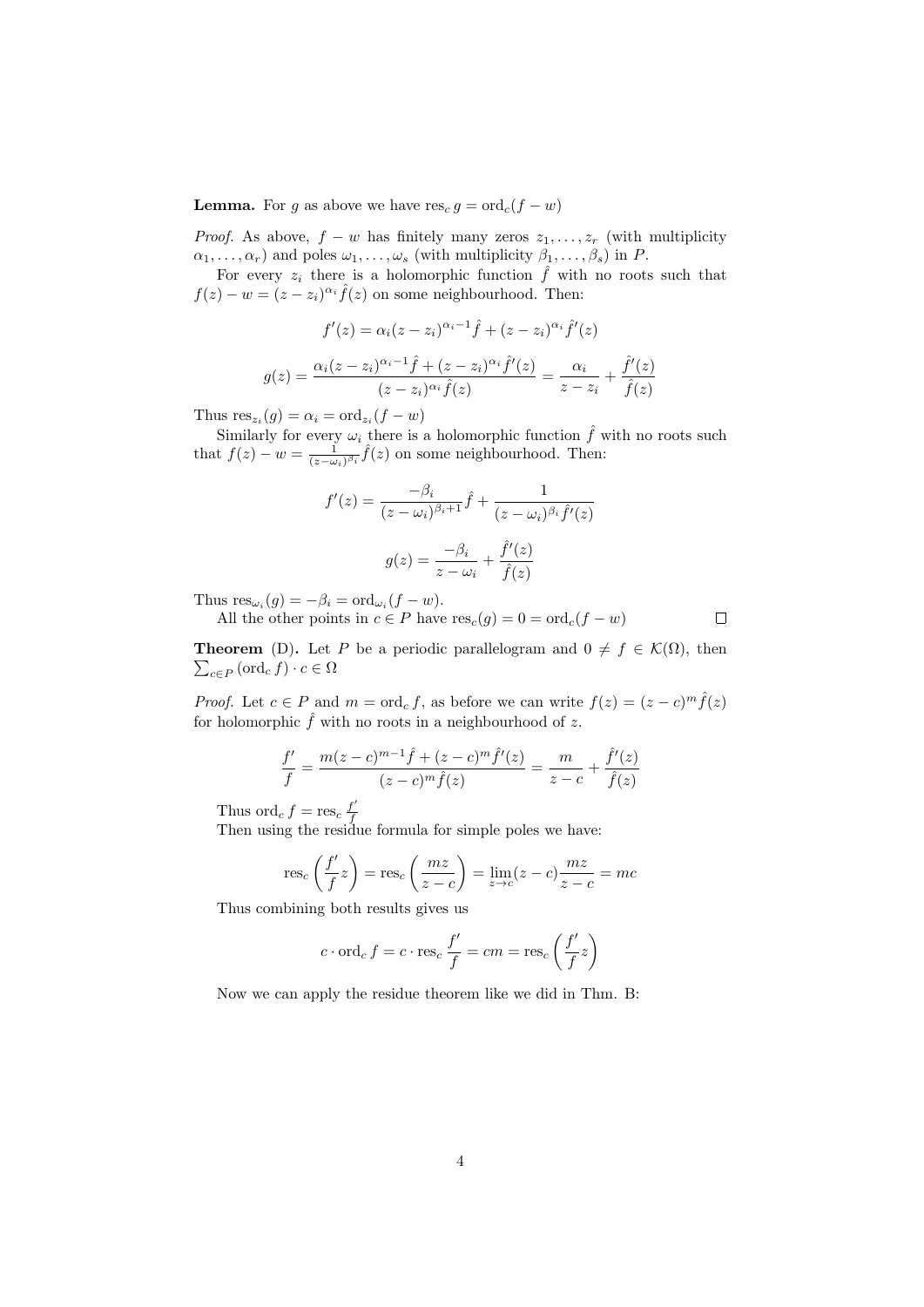$$
2\pi i \sum_{c \in P} (\text{ord}_{c} f) \cdot c = 2\pi i \sum_{c \in P} \left( \text{res}_{c} \left( \frac{f'}{f} z \right) \right) = \int_{\partial P} z \cdot \frac{f'(z)}{f(z)} dz
$$
  
\n
$$
= \pm \left( \int_{u}^{u+\omega_{1}} z \frac{f'(z)}{f(z)} - (z+\omega_{2}) \frac{f'(z+\omega_{2})}{f(z+\omega_{2})} dz + \int_{u+\omega_{2}}^{u} z \frac{f'(z)}{f(z)} - (z+\omega_{1}) \frac{f'(z+\omega_{1})}{f(z+\omega_{1})} dz \right)
$$
  
\n
$$
= \pm \left( \omega_{1} \int_{u}^{u+\omega_{2}} \frac{f'(z)}{f(z)} dz - \omega_{2} \int_{u}^{u+\omega_{1}} \frac{f'(z)}{f(z)} dz \right)
$$
  
\n
$$
= \pm \left( \omega_{1} \int_{0}^{1} \frac{f'(u+t\omega_{2})}{f(u+t\omega_{2})} \omega_{2} dt - \omega_{2} \int_{0}^{1} \frac{f'(u+t\omega_{1})}{f(u+t\omega_{1})} \omega_{1} dt \right)
$$
  
\n
$$
= \pm \left( \omega_{1} (\log f(u+\omega_{2}) - \log f(u) + 2\pi i k) - \omega_{2} (\log f(u+\omega_{1}) - \log f(u) - 2\pi i k) \right)
$$
  
\n
$$
= \pm \omega_{1} 2\pi i k + \omega_{2} 2\pi i \tilde{k}
$$

 $\Box$ 

Thus the result follows.

Weierstrass  $\wp$  function

## Construction of the  $\wp$ -function

The definition of the Weierstrass  $\wp$ -function is coupled to the following theorem:

**Theorem** (Construction theorem of  $\wp$ -function). The series

$$
\wp(z) := \wp_{\Omega}(z) := z^{-2} + \sum_{0 \neq \omega \in \Omega} \left( (z - \omega)^{-2} - \omega^{-2} \right), z \in \mathbb{C} \backslash \Omega
$$

converges in every compact set in  $\mathbb{C} \setminus \Omega$  uniformly and absolutely. The function  $\wp$ , called the Weierstass  $\wp$ -function, is an even elliptic function regarding  $\Omega$ , it has poles of order 2 on  $\Omega$  with residue 0 and is holomorphic on  $\mathbb{C} \setminus \Omega$ . The Laurent series at 0 is

$$
\wp(z) = \frac{1}{z^2} + a_2 z^2 + \mathcal{O}(z^4).
$$

**Corollary.** (i)  $\wp$  is even

(ii)  $\wp'$  is odd, has poles of order 3 on  $\Omega$  and is holomorphic everywhere else

(iii)  $\omega \in \Omega \not\ni \frac{\omega}{2} \Leftrightarrow \frac{\omega}{2}$  is a simple root of  $\wp'$ 

We will prove (iii):

*Proof (corollary)*. Because  $\wp'$  is odd we have

$$
\wp'(z + \omega) = \wp'(z) = -\wp'(-z)
$$

Note that  $\frac{\omega}{2} \notin \Omega \Rightarrow \frac{\omega}{2}$  is no pole of  $\wp$  and  $\wp'$ . Thus we can let  $z = -\frac{\omega}{2}$ .

$$
\wp'\left(\frac{\omega}{2}\right)=-\wp'\left(\frac{\omega}{2}\right)\Rightarrow\wp'\left(\frac{\omega}{2}\right)=0
$$

Let  $\omega_1, \omega_2$  be a base of  $\Omega$ ,  $P = \diamond (\omega_1, \omega_2)$ . Then  $\wp'$  has roots  $\frac{\omega_1}{2}, \frac{\omega_2}{2}, \frac{\omega_1 + \omega_2}{2}$ .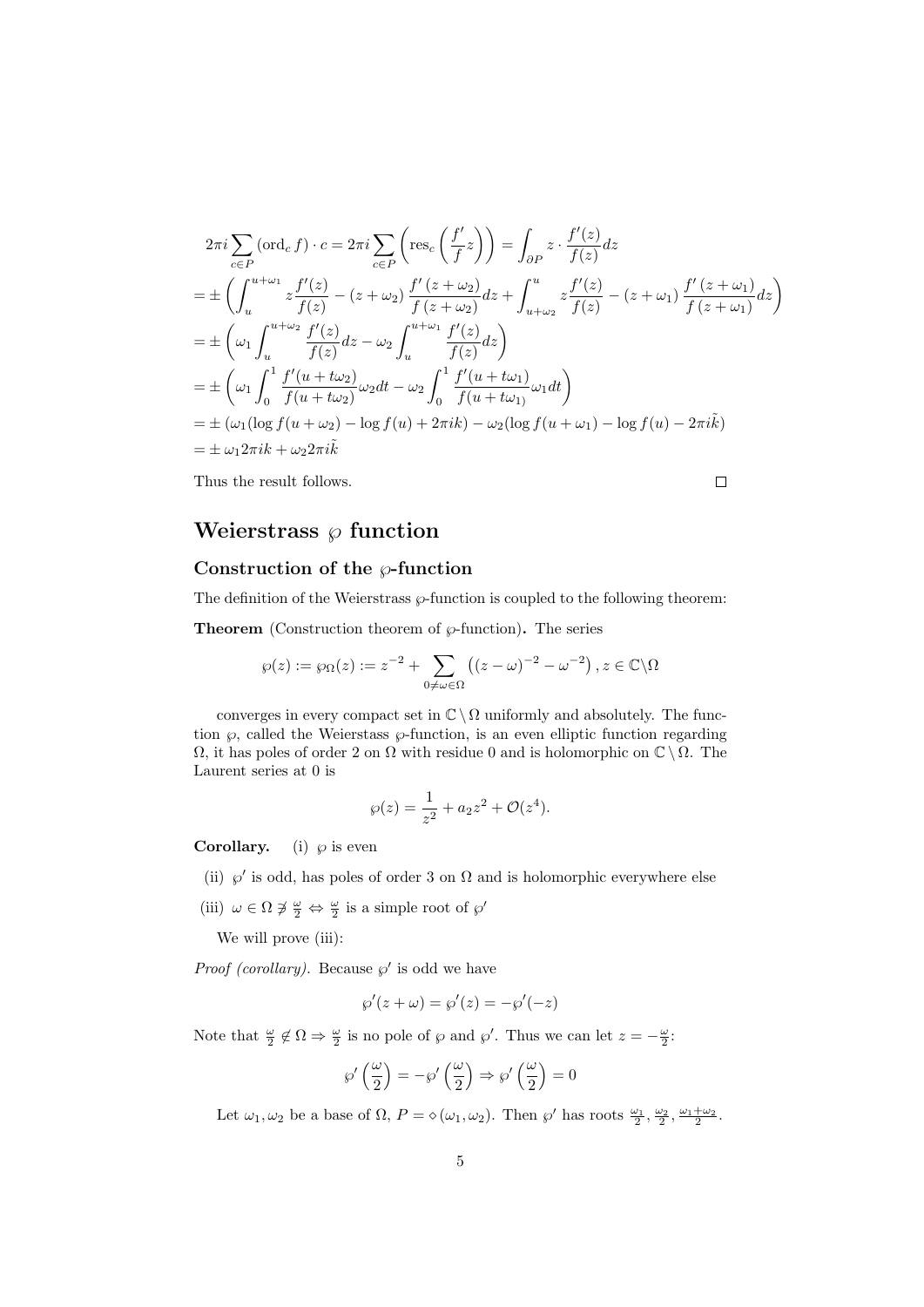By the laurent expansion,  $\wp'$  only has one pole of order 3 at 0 in  $P$ , by Thm.  $C$  also the number of roots in  $P$  must equal 3. Thus those roots are all of order 1 and the list is complete.

If z is any root of  $\wp'$ , there is a  $\omega' \in \Omega$  with  $z - \omega' \in P$ . But then  $z - \omega'$  is one of the roots above and thus  $z = \frac{\omega_i}{2} + \omega'$  or  $z = \frac{\omega_1 + \omega_2}{2} + \omega'$ , i.e. z has the desired form.  $\Box$ 

*Proof (theorem).* We only show the absolute convergence. Let  $K \subset \mathbb{C} \setminus \Omega$  be compact, we consider  $\rho > 0$  such that  $K \subset \mathcal{B}_{\rho}(0)$ . Then all  $\omega \in \Omega$  with  $|\omega| \ge \rho + 1$  are satisfying

$$
\left| \frac{1}{(z-\omega)^2} - \frac{1}{\omega^2} \right| = \left| \frac{2z\omega - z^2}{\omega^2 (z-\omega)^2} \right| = \left| \frac{z}{\omega^3} \right| \left| \frac{2 - \frac{z}{\omega}}{(1 - \frac{z}{\omega})^2} \right|
$$

$$
\leq \frac{\rho}{|\omega|^3} \frac{3}{(1 - \frac{\rho}{\rho + 1})^2} = 3\rho(\rho + 1)^2 \frac{1}{|\omega|^3}
$$

and thus  $\forall z \in K$ 

$$
|\wp(z)| \le \left| \frac{1}{z^2} \right| + \sum_{0 \ne \omega \in \Omega} \left| \frac{1}{(z - \omega)^2} - \frac{1}{\omega^2} \right|
$$
  

$$
\le \left| \frac{1}{z^2} \right| + \sum_{0 < |\omega| < \rho + 1} \left| \frac{1}{(z - \omega)^2} - \frac{1}{\omega^2} \right| + 3\rho(\rho + 1)^2 \frac{1}{|\omega|^3}
$$

Again using compactness of  $K$  we now that both the terms

$$
\left|\frac{1}{z^2}\right|
$$
 and  $\sum_{0<|\omega|<\rho+1} \left|\frac{1}{(z-\omega)^2} - \frac{1}{\omega^2}\right|$ 

are bounded by some constants which does not depend on z. Thus the absolute convergence is a consequence of the following lemma.  $\Box$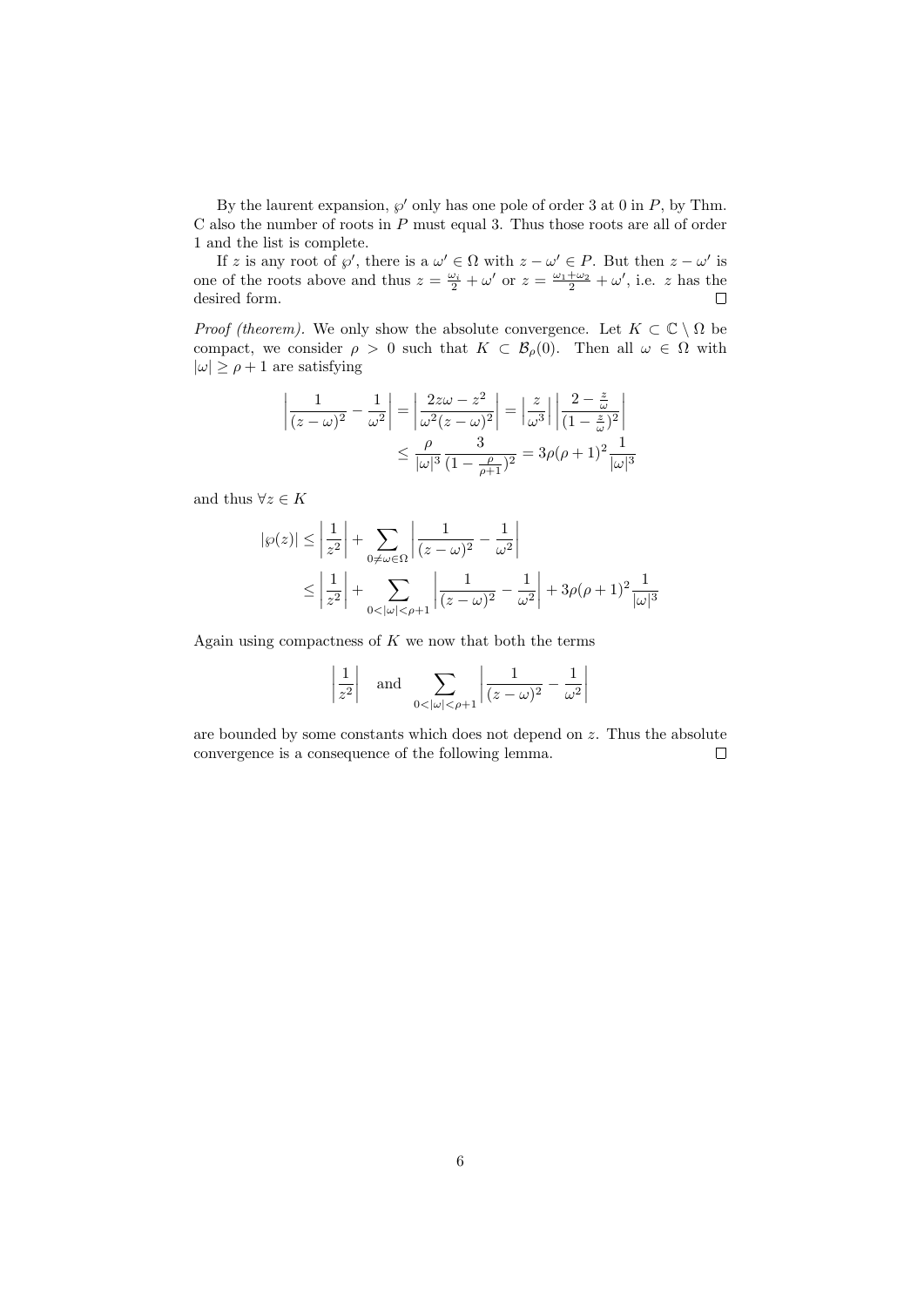**Lemma.** Given a lattice  $\Omega = \mathbb{Z}\omega_1 + \mathbb{Z}\omega_2 \subset \mathbb{C}$  and some real  $\alpha \in \mathbb{R}$ . The series  $\sum$  $0\not=\omega \in \Omega$  $\frac{1}{|\omega|^{\alpha}}$  is convergent if and only if  $\alpha > 2$ .

Proof. The proof of this lemma ask for those three definitions:

$$
\begin{aligned}\n\delta(\Omega) &= \text{Sup}\{|z - w| \mid z, w \in \Diamond(\omega_1, \omega_2)\} \\
A_{\rho}(\Omega) &= \#\{\omega \in \Omega \mid |\omega| \le \rho\} \\
\text{vol}(\Omega) &= \text{vol}(\Diamond(\omega_1, \omega_2))\n\end{aligned}
$$

and for a well-known result about lattices which states that  $\forall \rho \geq \delta$ :

$$
\frac{\pi}{\text{vol}(\Omega)}(\rho - \delta)^2 \le A_\rho \le \frac{\pi}{\text{vol}(\Omega)}(\rho + \delta)^2
$$

We only prove the "if"-part.

Let denote  $E_N = {\omega \in \Omega \mid 0 < |\omega| < N}$  for  $N \in \mathbb{N}$ . We then have that

$$
\sum_{0 \neq \omega \in \Omega} \frac{1}{|\omega|^{\alpha}} = \lim_{N \to \infty} \left( \sum_{\omega \in E_N} \frac{1}{|\omega|^{\alpha}} \right) \leq c_1 + \lim_{N \to \infty} \left( \sum_{\substack{n \in \mathbb{N} \\ \delta < n < N}} (A_{n+1} - A_n) \frac{1}{n^{\alpha}} \right)
$$

where  $c_1 := \sum_{0 < |\omega| \le \delta}$  $\frac{1}{|\omega|^{\alpha}}$  is a constant. Now using the upper and lower bounds of  $\mathcal{A}_n$  and  $\mathcal{A}_{n+1}$  we get that

$$
A_{n+1} - A_n \le \frac{\pi}{\text{vol}(\Omega)} \left( (n+1+\delta)^2 - (n-\delta)^2 \right)
$$

$$
= \frac{\pi}{\text{vol}(\Omega)} \left( (4\delta + 2)n + 2\delta \right) =: c_2 n + c_3
$$

and thus

$$
\sum_{0 \neq \omega \in \Omega} \frac{1}{|\omega|^{\alpha}} \leq c_1 + \lim_{N \to \infty} \left( \sum_{\substack{n \in \mathbb{N} \\ \delta < n < N}} \frac{c_2 n + c_3}{n^{\alpha}} \right)
$$
\n
$$
\leq c_1 + c_2 \sum_{n=1}^{\infty} \frac{1}{n^{\alpha - 1}} + c_3 \sum_{n=1}^{\infty} \frac{1}{n^{\alpha}}
$$

This will converges since both  $\alpha$  an  $\alpha - 1$  are strictly greater than 1. The "only" if"-part use the same kind of trick to compare the series with the harmonic one and shows that it diverges.  $\Box$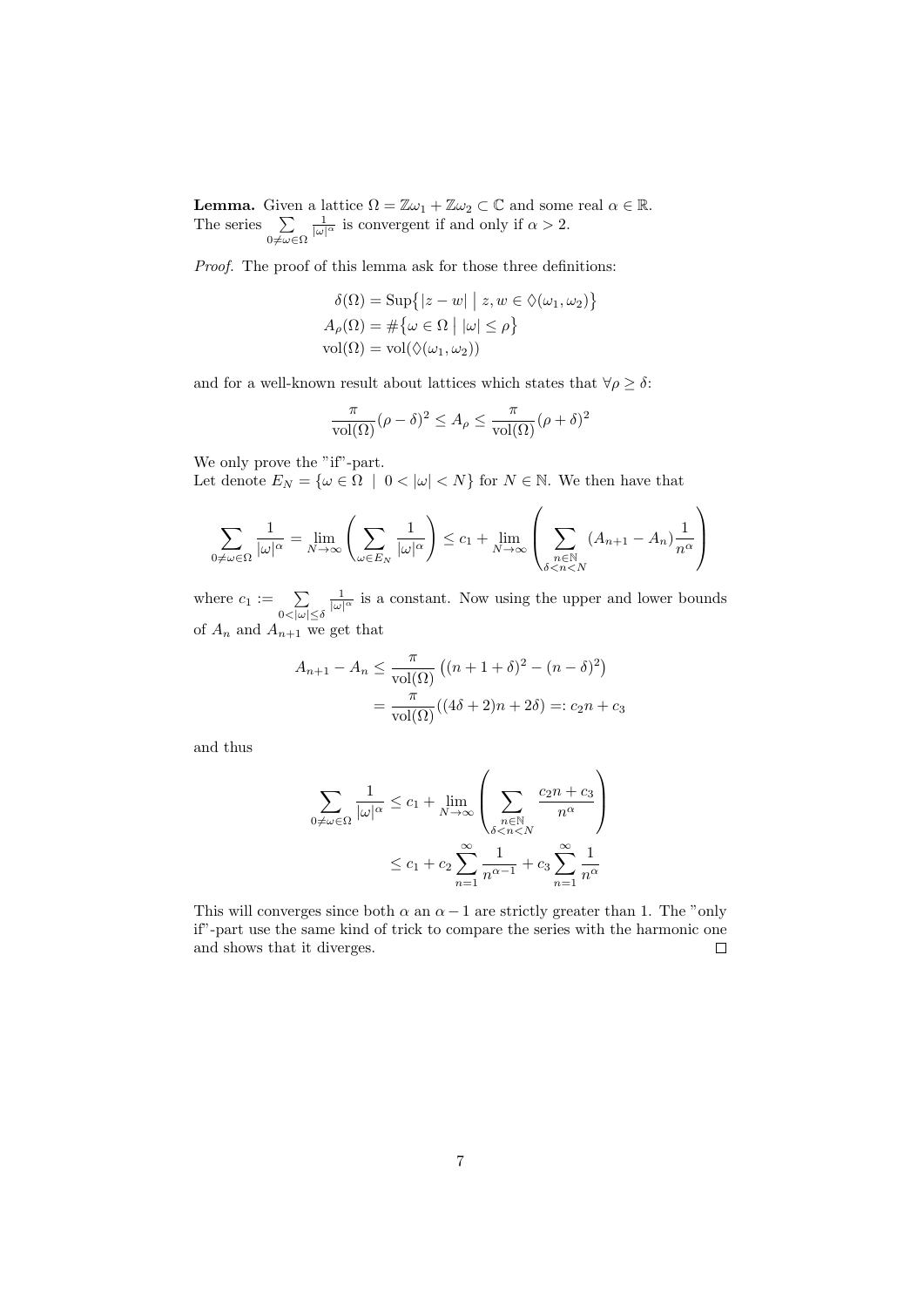### The differential equation

We now want to show that  $\wp$  satisfies some differential equation

$$
\wp'^2 = 4\wp^3 - g_2\wp - g_3
$$

where  $g_2$ ,  $g_3$  are constant depending only on  $\Omega$ .

We begin by studying the Laurent-series of  $\wp$  at 0. We want to write  $\wp(z)$  in the form  $\frac{1}{z^2} + a_2 z^2 + a_4 z^4 + \dots$  in some open neighborhood of 0. The trick that will be used is the following:

$$
\forall \ 0 < |z| < 1 \quad : \quad \frac{1}{(1-z)^2} = \frac{d}{dz}(\frac{1}{1-z}) = \frac{d}{dz}(\sum_{m=1}^{\infty} z^m) = \sum_{m=1}^{\infty} m z^{m-1}
$$

Since  $\Omega \in \mathbb{C}$  is discrete, we can take  $r > 0$  such that  $\Omega \cap \mathcal{B}_r(0) = 0$ . On  $\mathcal{B}_r(0)$ we then have

$$
\frac{1}{(z-\omega)^2} - \frac{1}{\omega^2} = \frac{1}{\omega^2} \left( \frac{1}{(1-\frac{z}{\omega})^2} - 1 \right) = \frac{1}{\omega^2} \left( \sum_{m=1}^{\infty} m \left( \frac{z}{\omega} \right)^{m-1} - 1 \right)
$$

$$
= \frac{1}{\omega^2} \left( \sum_{m=2}^{\infty} m \left( \frac{z}{\omega} \right)^{m-1} \right) = \sum_{m=2}^{\infty} m z^{m-1} \frac{1}{\omega^{m+1}}
$$

and thus

$$
\sum_{0 \neq \omega \in \Omega} \left( \frac{1}{(z - \omega)^2} - \frac{1}{\omega^2} \right) = \sum_{m=2}^{\infty} m z^{m-1} \left( \sum_{0 \neq \omega \in \Omega} \frac{1}{\omega^{m+1}} \right) =: \sum_{m=2}^{\infty} m z^{m-1} G_{m+1}
$$

where those  $G_k = \sum$  $0\neq\omega\in\Omega$  $\frac{1}{\omega^k}$  are called the Eisenstein-series of the lattice Ω.

Those series are absolute convergent for  $k \geq 3$  by the Lemma above. Moreover,  $G_k = 0$  for all odd value of  $k \geq 3$  by symmetry of the lattice. Indeed

$$
-G_k = -\sum_{0 \neq \omega \in \Omega} \frac{1}{\omega^k} = \sum_{0 \neq \omega \in \Omega} \frac{1}{(-\omega)^k} = \sum_{0 \neq \omega \in \Omega} \frac{1}{\omega^k} = G_k
$$

So our Laurent-series at 0 is given by

$$
\wp(z) = \frac{1}{z^2} + \sum_{n=1}^{\infty} (2n+1)z^{2n} G_{2n+2}
$$

$$
= \frac{1}{z^2} + 3G_4 z^2 + 5G_6 z^4 + \mathcal{O}(z^6)
$$

From the Laurent-series of  $\wp$  we can compute the Laurent-series of the following functions at 0:

$$
\wp(z) = \frac{1}{z^2} + 3G_4 z^2 + 5G_6 z^4 + \mathcal{O}(z^6)
$$
  

$$
\wp(z)^2 = \frac{1}{z^4} + 6G_4 + 10G_6 z^2 + \mathcal{O}(z^4)
$$
  

$$
\wp(z)^3 = \frac{1}{z^6} + 9G_4 \frac{1}{z^2} + 15G_6 + \mathcal{O}(z^2)
$$
  

$$
\wp'(z) = -\frac{2}{z^3} + 6G_4 z + 20G_6 z^3 + \mathcal{O}(z^5)
$$
  

$$
\wp'(z)^2 = \frac{4}{z^6} - 24G_4 \frac{1}{z^2} - 80G_6 + \mathcal{O}(z^2)
$$